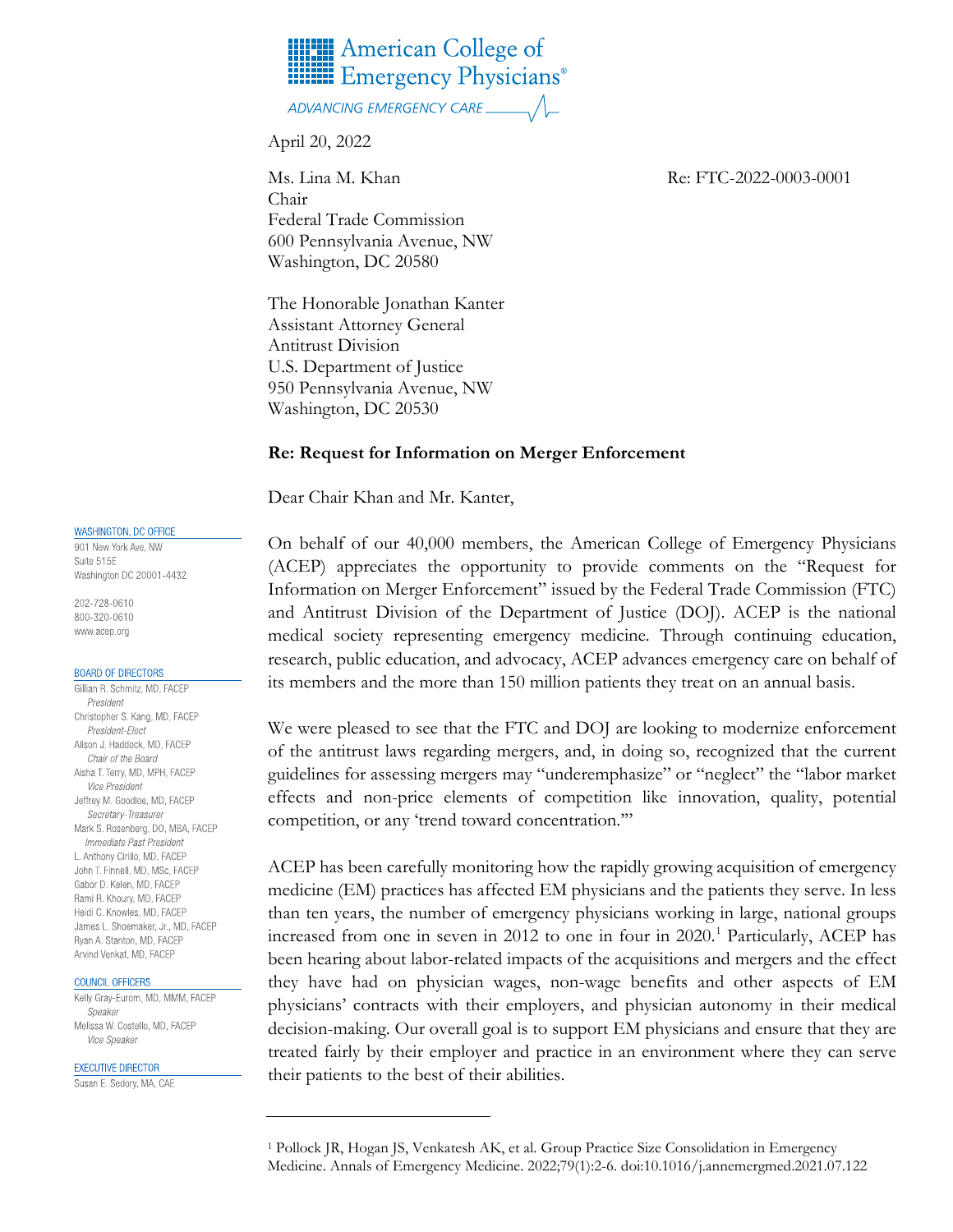## **Background**

While mergers and acquisitions are occurring across the health care sector, it is important for the FTC and DOJ to understand the unique qualities of the EM market. EM physicians serve the essential role of strengthening the health care safety net for our communities. They treat all patients who come through our doors, regardless of their insurance status or ability to pay. Over the years, certain laws have been put into place to help enforce and protect patients and the emergency healthcare safety net, including the Emergency Medical Treatment and Labor Act (EMTALA), which requires hospitals to provide a medical screening examination to every individual who "comes to the emergency department" seeking examination or treatment. The "prudent layperson" (PLP) standard, first established under the Balanced Budget Act of 1997, is another such law which allows people who reasonably think they are having an emergency to come to the emergency department (ED) without worrying about whether the services they receive will be covered by their insurance. Given this vital responsibility that EM plays in our health care system, ensuring that EDs across the country are appropriately staffed so they can provide care 24 hours a day, 7 days a week, 365 days a year is essential. Hospitals and EM groups have tried to achieve this goal in different ways, and as described below, mergers and acquisitions have at times come into play.

EM physicians work in a variety of employment models. While some are employed directly by hospitals, many are employed by independent entities that contract with the hospital to provide 24/7 ED coverage. These independent entities range in size, from small, independent democratic (i.e., owned by the physicians) groups that serve only one or two local hospitals to larger groups that staff EDs (and sometimes service lines of other specialties) nationwide. In recent years, physician practices, including independent EM practices, have been acquired by hospitals, health systems, and corporate entities (such as private equity and health insurance companies) at a relatively high rate. A recent study [in Health Affairs](https://www.healthaffairs.org/doi/10.1377/hlthaff.2021.01007) found that between 2014 and 2018, there was an 89 percent increase in hospital and health system ownership of physician practices. The pressures of staying financially viable during the COVID-19 pandemic seems to have accelerated this trend even further. According t[o a report from the Physicians Advocacy Institute \(PAI\),](http://www.physiciansadvocacyinstitute.org/PAI-Research/Physician-Employment-and-Practice-Acquisitions-Trends-2019-20) there was a sharp rise in the number of physician practices being acquired by hospitals and corporate entities throughout 2019 and 2020—especially in the first half of 2020 as the pandemic began. Now, PAI reports that 70 percent of physicians are employed by hospital systems or other private entities—meaning that only 30 percent of physicians practice independently.

There have been numerous assessments conducted to determine the effect of this consolidation on both health care costs and quality of patient care. For example, a couple of years ago, Congress commissioned the Medicare Payment Advisory Commission (MedPAC) to assess whether provider consolidation has led to higher health care costs and impacted quality of care. In 2020, MedPAC issued a [report](https://www.medpac.gov/wp-content/uploads/import_data/scrape_files/docs/default-source/reports/mar20_medpac_ch15_sec.pdf) which looked at all of the available research at the time and concluded that consolidation leads to higher prices for commercially insured patients. While provider consolidation leads to higher prices, MedPAC found that in areas where insurers have more market power, prices decrease—but those savings are not necessarily passed on to consumers in the form of lower premiums. MedPAC also looked at whether provider consolidation affects the quality of care that hospitals and clinicians provide but could not draw any definitive conclusions.

## **Impacts of Consolidation on Emergency Physicians**

To gain specific and up-to-date information on how consolidation is impacting emergency physicians in particular, we used the opportunity of the FTC and DOJ's call for comment to ask our members a series of structured and openended questions about their experiences with mergers and acquisitions. Specifically, for those members whose practice had undergone a merger recently, we asked questions about the merger, such as how they were notified about it, along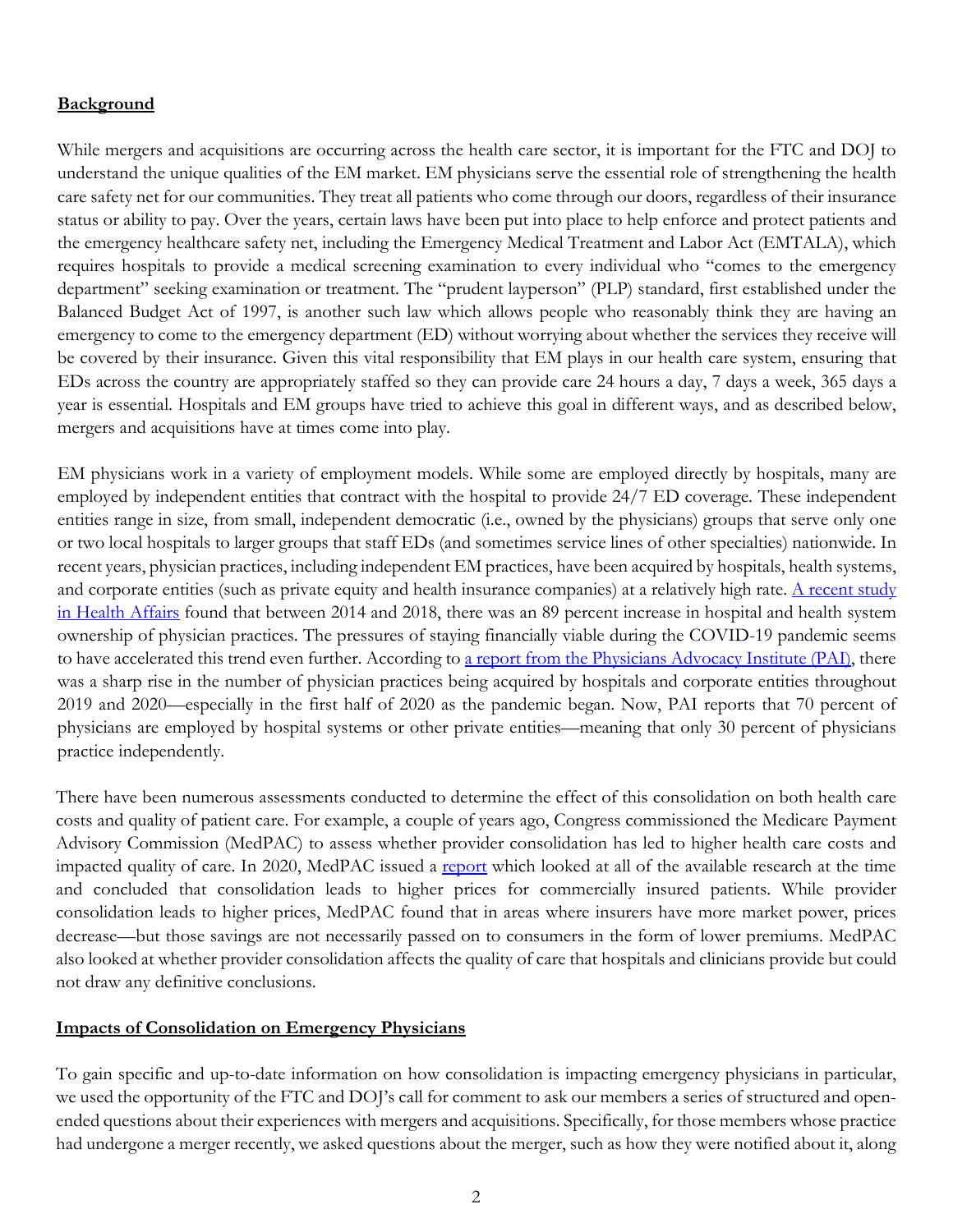with how that merger impacted their wages, non-cash benefits, right to due process, and autonomy for medical decision making. We also asked for their general views about the labor-related impacts of mergers or acquisitions in emergency medicine. We received over 110 responses to this questionnaire.

The questionnaire results, including both quantitative analyses and actual anecdotal quotes directly from emergency physician responders (all italicized), are embedded in our response to the FTC and DOJ's Request for Information questions. Our responses, found below, are limited to those questions that focus on the labor-related impacts of mergers.

## **9. Monopsony Power and Labor Markets**

## d. and e. Do the guidelines set forth a sufficient framework to analyze mergers that may lessen competition in labor markets and thereby harm workers?

# In addition to employers' ability and incentive to exert downward pressure on wages via employment restrictions, what other signs of an uncompetitive labor market should the guidelines consider?

The results of our questionnaire revealed numerous examples of where mergers have had a significant effect on competitiveness in the EM labor market and harmed the emergency physician, notably in terms of their wages, workload and hours, and their ability (or lack thereof) to find or keep employment.

## Wages

Overall, the impact on wages from these acquisitions seemed to vary. Sixty percent of respondents reported that their wages had been reduced, with around forty percent of them indicating a pay cut of more than 20 percent. Forty percent of respondents indicated that they experienced no change in pay or a pay raise after the merger. However, although these respondents' pay itself stayed the same or increased, in many instances their overall hours were cut, ultimately resulting in an overall wage decrease. Examples of responses included:

*"Roughly 25-30% reduction due to lowered hourly rate and fewer hours."*

*"Compensation has remained flat or down. Under the democratic group, there were yearly cost of living and performance based increases. Those disappeared. Benefits like CME were cut. Performance demands increased, with productivity going from 1.9 patients per hour to 2.0 to 2.2 in the course of two years."*

*"Actually a slight improvement with improved collections from insurance companies, they were screwing us before."*

*"Increased current, decreased later earning potential"*

*"Hourly rate increased but overall much worse when factoring in benefits, insurance, retirement."* 

## Workload and Staffing

In addition to more direct wage impacts, physicians reported they were seeing more patients per hour without a commercial pay increase.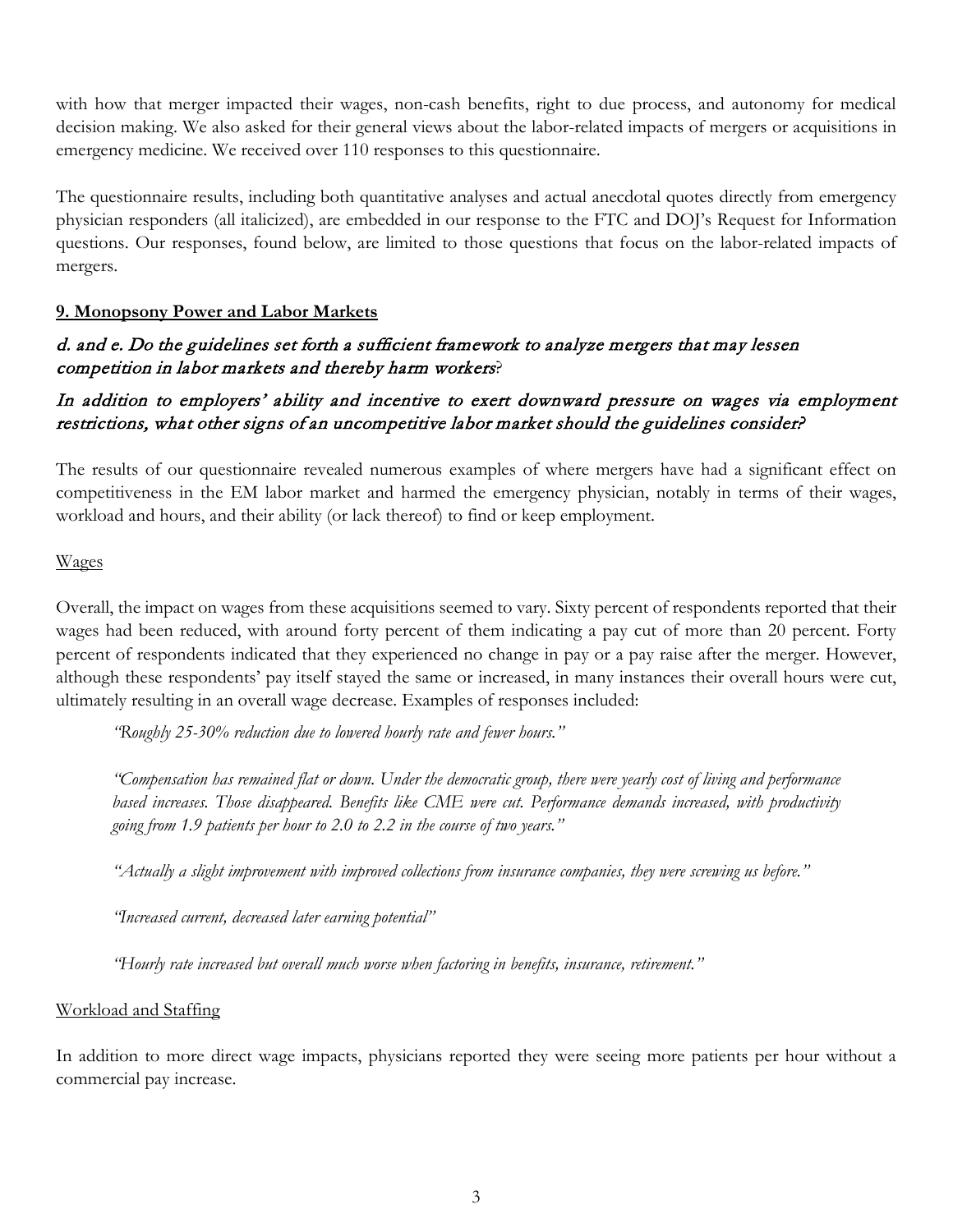For example:

*"Huge pushes regarding patient disposition and turnaround times. I'm forced to see patients in the waiting room, violating HIPAA, due to these pushes, given that the hospital will not provide sufficient staff/space to bed them within the emergency department in order to maximize profits."*

*"There are endless cuts to staffing and hours that cause significant patient safety concerns and poor patient experiences and outcomes. I feel like my medical license is being exploited by private equity to maximize profits to shareholders at the expense of my patients and coworkers."*

*"[…] the schedule changed for the worse as there was significantly less physician coverage. It became very dangerous for the patients."*

*"They incorporated metric based pay on items we do not control, such as length of stay in the ED. We do not control many things that affect length of stay, such as nursing, radiology, labs, etc. This has led to a metric that is impossible to meet, and in effect, a pay cut."*

Ability to Find or Keep a Job

When asked how mergers and acquisitions affect competition in the local job market for EM physicians, 63 percent of respondents to our questionnaire indicated that the presence of larger national groups (often called contract management groups, or CMGs) made it more difficult to find and/or keep a job.

*"Merger made it harder to find jobs since the new group monopolized the market in my area. The monopoly essentially lowered over market value and drove down the pay significantly."*

Many respondents remarked that they in fact had no job options other than the large national group that had acquired their practice due to regional consolidation and horizontal integration. Respondents felt pressured to conform to patient care practices that they believed were substandard and feared for their job security if they spoke out against the directives of the group:

*"[Large national group] own[s] nearly all of the contracts in emergency departments within driving distance to my home. I essentially have no choice but to work for them as I have a family and cannot travel. I do not agree with their practices, but have to comply due to this CMG having a regional monopoly of ED contracts."*

 *"Shortly after taking over, the corporation moved to cut physician hours […] By cutting hours, it made it more difficult to get a job in the local area because there were not as many physicians required to perform the same services."*

Signs of an Uncompetitive Labor Market the Guidelines Should Consider

The ability (or lack thereof) to find employment, the transition to less skilled employees, and the impact on wages are all factors that the FTC and DOJ must consider when assessing mergers and determining whether they create an uncompetitive labor market. Furthermore, it is important to assess the effects on other terms and conditions of employee contracts (described in the response to question "g" below), particularly the right to due process. Finally, the FTC and DOJ should consider the conditions by which employees were notified of the merger and the overall role they had in the process. Fifteen percent of respondents to our questionnaire stated that no rationale for the acquisition was ever provided. Many respondents received very little warning about the merger, and,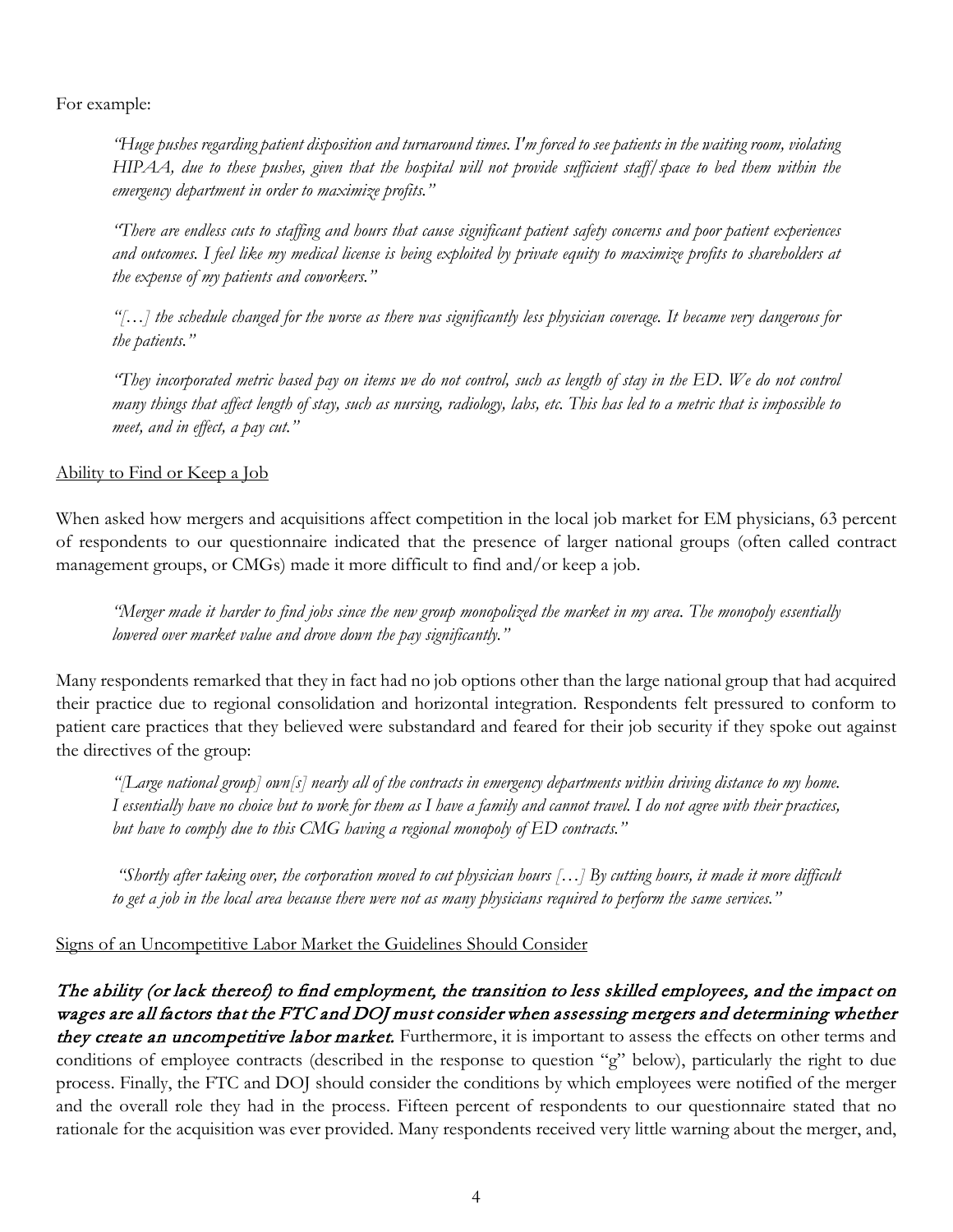in one case, the respondent was only notified three days prior to the new contract taking effect. Other respondents provided examples such as:

*"Hospital administration misled my group, false point of meeting, to an offsite location and informed us our contract would not be renewed. Then the new company was waiting to try and recruit us on the spot."*

*"I was on vacation [overseas] and got an email saying I worked for [large national group] now. That's how I found out. We did not have any notice about it or say in the takeover [...] Within a year, 8 of the 14 doctors I worked with left the group. The people who stayed were tied down by family or a year from retirement."*

Furthermore, EM physicians do not have much of a choice but to go along with the terms of the merger. In some cases, their current EM group is their only employment option in the area. Further, some EM physicians are forced to sign noncompete clauses in their contracts and told they cannot work at other health systems. From several respondents to our questionnaire:

*"[Large national group A] within a year began cutting pay and hours and making weekly changes in working hours. Incredibly hard to find a job in this market due to 80-90% of all EP jobs in the greater [metropolitan area in large state] area controlled by two entities, [large national groups A and B] (both beholden to private equity) […] The two have engaged in anti-competitive behavior to drive wages artificially low, force the integration and supervision of nonphysician providers (PAs and NPs) in roles beyond their training, and incorporate restrictive covenants within contracts to limit any possible competition (non-compete agreements for emergency physicians, indemnification agreements, accelerated termination clauses, elimination of due process for termination, and proscriptions against directly competing for emergency department staffing contracts)."*

*"Just before the merger, the previous CMG had us sign contracts with fairly vicious non-compete clauses, in attempt, I suspect, to keep their contract with the hospital."* 

# **These are all definitive signs of uncompetitive behavior and must be addressed in the FTC and DOJ guidelines.**

# f. What characteristics of labor markets are most likely to be associated with transactions that risk substantially lessening competition? What lessons about relevant labor markets can be taken from enforcement cases against identified anticompetitive restraints on competition for workers?

The need to stay profitable and have leverage in negotiations with insurance companies make the EM labor market, and the market for health care providers (including both clinicians and facilities) in general, prime candidates for mergers and acquisitions and the potentially anti-competitive behavior that follows these transactions.

## Hospital Consolidation

Responses to our questionnaire suggested a pattern of acquisition of many emergency physician groups being triggered by the *hospital* first being acquired by another entity. This pattern points towards a growing trend of vertical integration in addition to the ongoing horizontal integration. Some respondents noted the following:

*"Very successful single contract of truly democratic EM physician group at the same hospital for 21 years. Hospital was acquired by a larger hospital system, and soon after, they replaced our group with a national corporate entity backed by*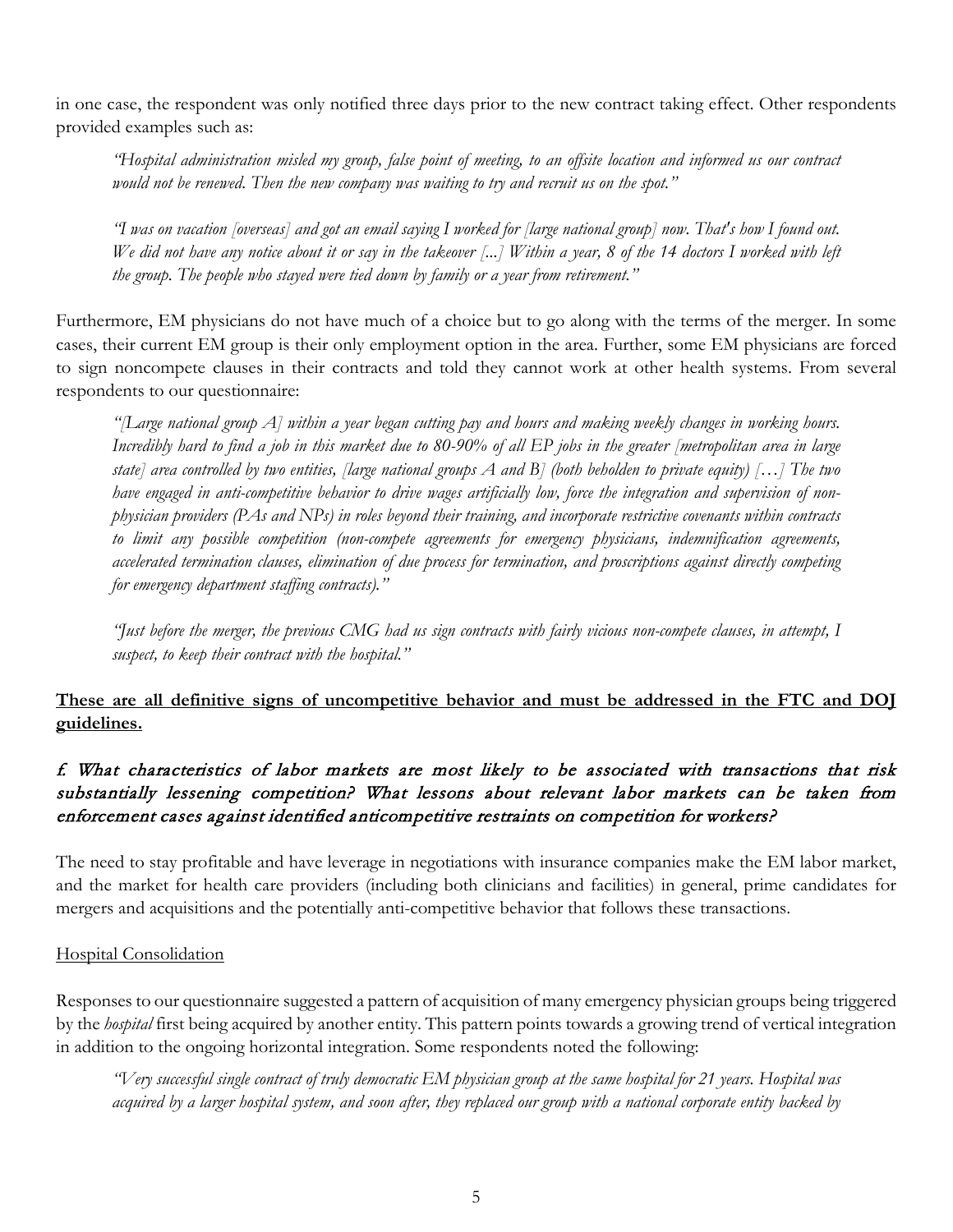*private equity because this entity offered to provide hospitalist services at a substantially lower stipend than the existing hospitalist group as long as the hospital gave the entity the ED physician contract as well."*

*"My nonprofit hospital was taken over by [large for-profit hospital chain…] We were subsequently forced to sell our group to a contract medical group, which is backed by private equity."*

*"Big private equity group bought the hospital, contracted a private equity CMG for ED physicians."*

*"New hospital administration essentially forced the acquisition of our single democratic group that had provided services to the same hospital for over 20 years. CMG that provided services at the hospital system's other facilities was brought in."*

*"Our hospital wanted a bigger EM group with more resources. They allowed us to research and choose which group with which to merge."*

It is a struggle for hospitals, especially those in rural areas, to remain solvent, much less profitable. Over 130 hospitals in rural areas have closed since 2010, and this number is growing due the effects of the COVID-19 pandemic. Nearly 900 rural hospitals — over forty percent of all rural hospitals in the country —- have been identified as at risk of closing in the near future. $^{2}$  $^{2}$  $^{2}$ 

## Negotiation with Insurers

There are some major factors in the current EM practice environment that make it extremely difficult for smaller, independent EM practices to stay in business. With respect to our questionnaire, nearly 27 percent of respondents cited profit as the primary reason for acquisition – and these same individuals were often concerned that this came at the expense of quality of patient care.

The inability to negotiate fair contracts with insurance companies that have a large market share is at the top of the list of reasons that smaller EM practices struggle to stay in business. Ten percent of respondents employed by a large national physician group said that the main rationale for their smaller group moving forward with its acquisition was the inability to negotiate with insurers. Some independent practices struggle to even have insurance companies respond to exploratory inquiries, much less agree to work with them. Respondents noted that:

*"Our independent EM group (120 providers) had our contract with the hospital system for 50 years. We managed 12 EDs in [state]. The hospital no longer wanted (could afford) to subsidize our services with a stipend at their hospitals. As part of this contract many of the EDs were small volume and included several critical access hospitals and most were not profitable. Because we were a smaller to medium size independent group, the insurance companies would not negotiate or give us better rates/payments. As such, we were forced out of our 50-year contract and the majority of our providers were forced to join the EM Mega group that won the contract and has the ability to negotiate better payment rates from insurers and is able to take bigger risks."* 

<span id="page-5-0"></span><sup>&</sup>lt;sup>2</sup> Center for Healthcare Quality and Payment Reform. The Crisis Facing Rural Healthcare. [https://ruralhospitals.chqpr.org.](https://ruralhospitals.chqpr.org/) Accessed Apr 2022.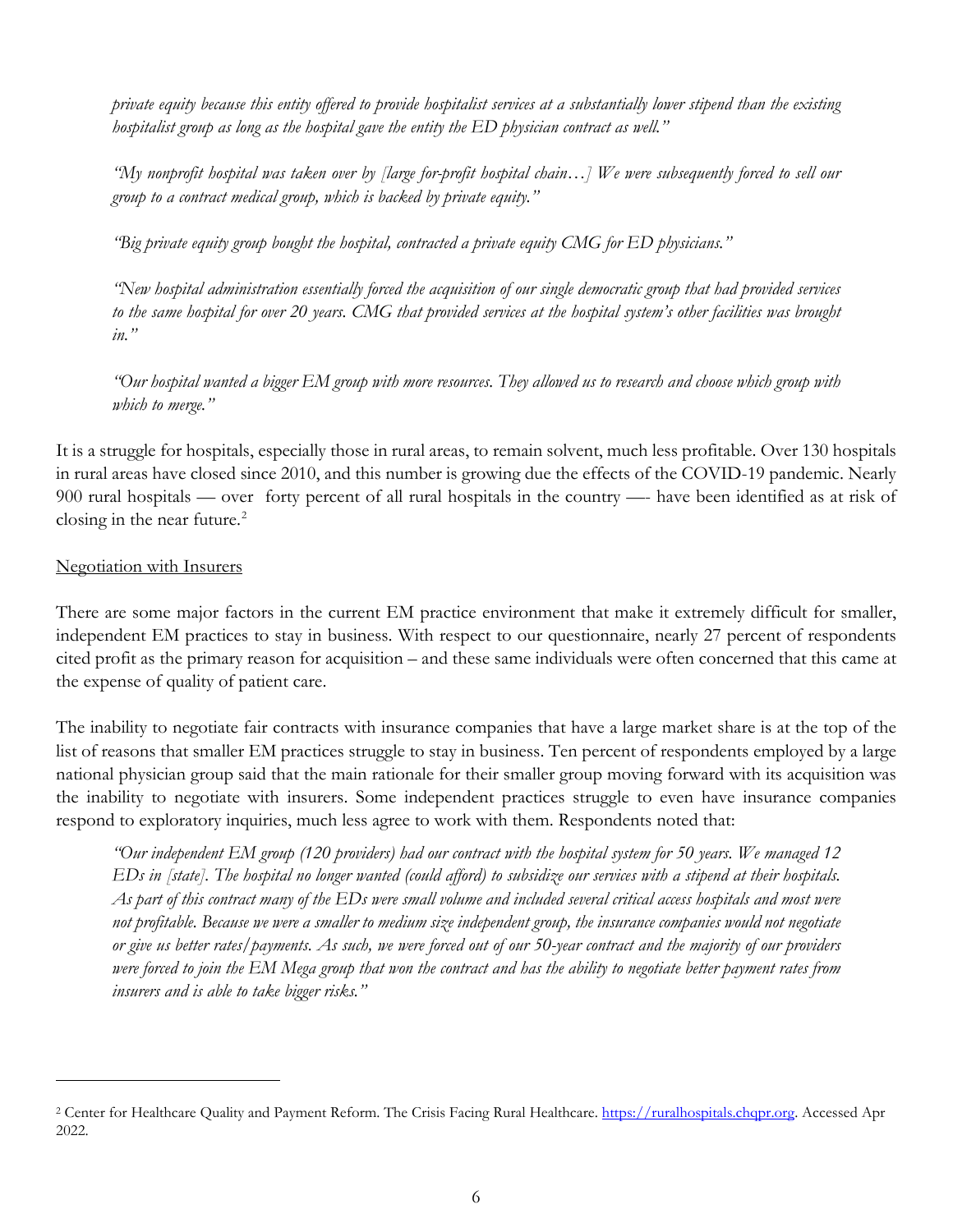*"We were a democratic group of only boarded EM physicians. We were finding it increasingly difficult to acquire cost effective benefits, malpractice insurance and dealing with insurance companies."*

*"Because we were a small group, insurers gave us very poor contract rates which led to low reimbursement and difficulty recruiting. Now our pay rates and benefits are better and we are competitive in our market."*

The significant consolidation of health insurance companies has made contract negotiations even more difficult. The American Medical Association (AMA) published a [comprehensive study](https://www.ama-assn.org/system/files/competition-health-insurance-us-markets.pdf) last year of health insurance concentration for 384 metropolitan statistical areas (MSAs), the 50 states, and the District of Columbia. The report detailed some stark, but not shocking, results about the level of concentration of many health care markets across the country. ACEP encourages you to read the report, but overall, the AMA finds that:

- 73 percent of the MSA-level markets were considered highly concentrated according to [federal guidelines](https://www.justice.gov/atr/horizontal-merger-guidelines-08192010#2d) set by the DOJ and FTC.
- 46 percent of MSA-level markets and **[fourteen states](https://www.ama-assn.org/system/files/competition-in-health-insurance-market-share-largest-insurer.pdf)** had one insurer with a share of 50 percent or more of the commercial health insurance market.
- 57 percent of markets became more concentrated in 2020 compared to their concentration level in 2014.

According to the AMA's report, health insurer consolidation can lead to monopsony power.

## Transition to a Less Skilled Workforce

Many EM physicians noted that larger national groups tended to hire advanced practice providers (APPs) over EM physicians. This may be due in part to an attempt to cut labor costs: for example, physician assistants (PAs) have a [median annual pay of \\$115,390,](https://www.bls.gov/ooh/healthcare/physician-assistants.htm) whereas EM physicians have a [median annual pay of around \\$350,000.](https://www.merritthawkins.com/uploadedFiles/merritthawkins_2018_compensation_brochure.pdf) However, there is a vast difference in the education and training of physicians versus other health care professionals, including PAs. The well-proven pathways of education and training for physicians include medical school and residency, and years of caring for patients under the expert guidance of medical faculty. Physicians complete 10,000-16,000 hours of clinical education and training during their four years of medical school and three to seven years of residency training. Physician assistant programs are two years in length and require only 2,000 hours of clinical care–and these PA programs do not include a residency requirement. Anecdotally, EM physicians found that when APPs were hired over physicians after mergers, patient safety decreased, and although labor cost to the hospital decreased, cost to the patient often increased due to over-testing and over-consultation. Some examples of respondents' concerns include the following:

*"[…] staffing policies that were extremely dangerous to the patients with over staffing of APPs and understaffing of physicians. Patients were hurt and likely killed because of these staffing policies by these contract management groups."*

*"Shortly after taking over, the corporation moved to cut physician hours and instead increase the use of non physician providers in the emergency department such as PAs and NPs. By cutting hours, it made it more difficult to get a job in the local area because there were not as many physicians required to perform the same services."*

*"They are intentionally understaffing emergency departments as a driver of profit. Patient care is being dangerously impacted, as the physicians are being asked to see an unsafe number of patients because they do not want to staff the emergency departments appropriately."*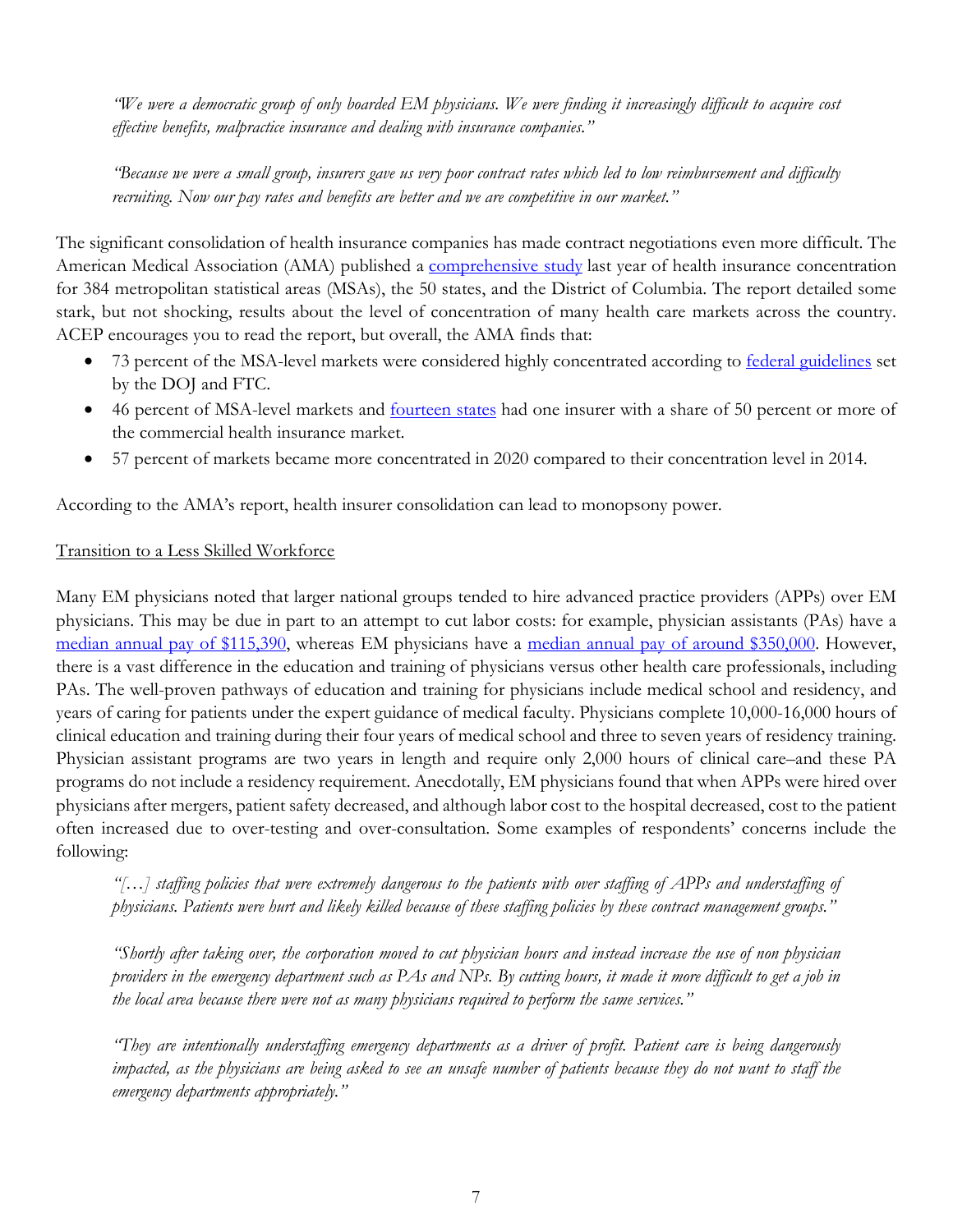# g. In addition to wages, salaries, and other financial compensation, what aspects of workers' terms and conditions of employment should be considered?

#### Medical Decision-Making

As noted above, EM physicians complete 10,000-16,000 hours of clinical education and training during their four years of medical school and three to seven years of residency training. Therefore, they should be trusted to have the utmost expertise in medical decision-making, especially in the most urgent situations. However, 53 percent of respondents indicated that their medical decision-making autonomy was curtailed following the merger or acquisition of their practice. They noted that there was now "pressure to take short cuts [and] give inappropriate and potentially harmful care" to meet profit-driven metrics, that patients "are treated as numbers rather than individuals," and care is no longer patient-centered but "metric-centered." Some further examples from questionnaire responses include:

*"There are pressures from administration to avoid admitting certain patients that appear to relate to reimbursement reasons."* 

*"Worsened in that heavy handed pressure placed on meeting nonclinical metrics and removal of RVU payment for nonbillable patients seen in the ER. Pressure on hospitalist to discharge all patients in 4 days which has led to significant increase in return visits and readmissions. Not to mention poor care and sicker patients in the community."*

*"Directly, no change. Indirectly by increasing the required patients per hour, Press Gainey results, etc it resulted in a pressure to take short cuts, give inappropriate and potentially harmful care in the name of 'customer satisfaction'."*

*"Worsen. We have already had several emails from our more recent director re: test utilization. Instead of getting to the root cause of why these tests were ordered, such as looking at the patients that the physicians felt required them and why, these remains essentially targeted the physicians who ordered the most of whatever test they would like us to perform less."*

*"Worsened my ability to do medical decision-making. The rate at which we see patients, now in the 5-7 patients per hour sustained for up to 8 hours at a time is too much. We do not have the mental bandwidth to make so many decisions on so many patients in that short of a period of time. In addition, we are unable to spend any time at bedside with patients to elucidate histories or physicians that would help our MDM."*

## Due Process Rights

Over fifty percent of respondents indicated that their due process rights worsened or were eliminated after the merger, which can result in physicians being left unable to advocate for their patients or for their own mental well-being in fear of employer retaliation.

Due process plays a foundational role in ensuring a physician can carry out their promise to patients without fear of retribution or termination by their employer, so further erosion in contracts following acquisition is a significant concern. One respondent noted that their contract was terminated after attempting to address their practice's lack of personal protective equipment (PPE) in the midst of the COVID-19 pandemic. Among other questionnaire responses:

*"[The acquisition] worsened our right to due process because the corporate entity's contract with the hospital eliminated our rights as hospital medical staff physicians to be the same as other members of the medical staff with regard to a fair hearing before the medical staff's executive committee as our democratic group previously had."*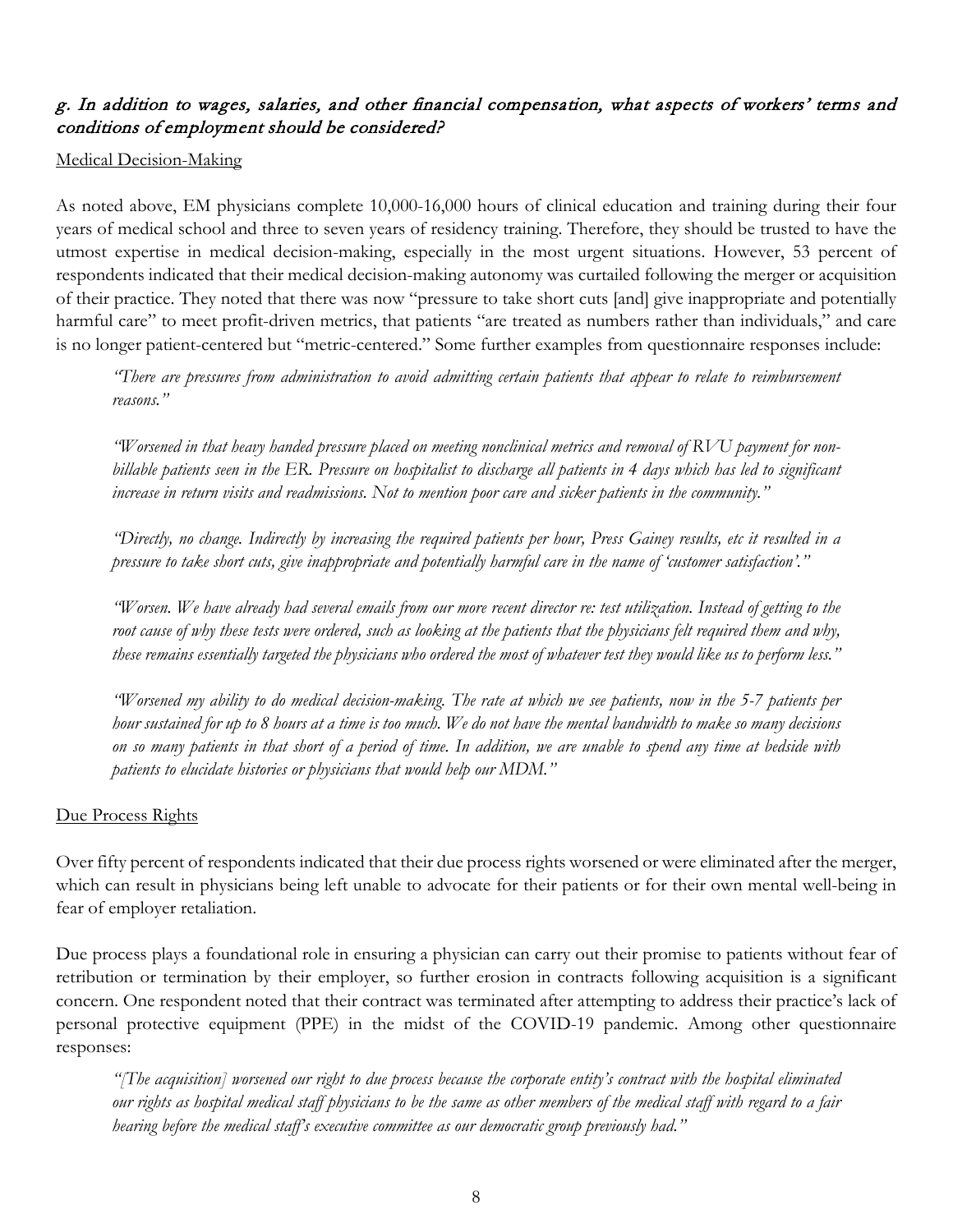*"The contracts with the new group have a clause that I will not resolve any "disagreements" in court, but through a mediator."*

*"We used to have due process but the acquisition forced us to give up those rights through a 3rd party agreement between the hospital and [large national group]."*

*"[The acquisition] worsened our right to due process because the corporate entity's contract with the hospital eliminated our rights as hospital medical staff physicians to be the same as other members of the medical staff with regard to a fair hearing before the medical staff's executive committee as our democratic group previously had."* 

#### Physician Burnout

Even before the COVID-19 crisis, emergency physicians have historically had higher rates of career burnout and post-traumatic stress disorder (PTSD) than other medical specialties. According to a [2017 study](https://www.annemergmed.com/article/S0196-0644(17)30893-4/fulltext) published in the *Annals of Emergency Medicine*, upwards of 65 percent of emergency physicians and emergency medicine resident physicians report experiencing burnout during their careers. Further, approximately 15 to 17 percent of EM physicians and upwards of 20 percent of EM residents met the [diagnostic criteria for PTSD](https://www.annemergmed.com/article/S0196-0644(17)30893-4/fulltext) in 2019. During the pandemic, these unsettling trends in emergency medicine have gotten worse. A [poll](https://www.emergencyphysicians.org/article/mental-health/poll-workplace-stigma-fear-of-professional-consequences-prevent-emergency-physicians-from-seeking-mental-health-care) from ACEP and Morning Consult released on October 26, 2020 found that more than eight in 10 (87 percent) of emergency physicians reported feeling more stress since the start of the pandemic, with an additional 72 percent experiencing burnout on the job.

Consolidation in the EM market may also contribute to this high rate of burnout. Overall, respondents associated consolidation with decreased morale and burnout among physicians. Many EM physicians are citing the current working conditions at large national groups as reasons for quitting medicine altogether, for they feel that they are trapped in a system that does not respect their autonomy or mental well-being and that there are no other options for their employment in the EM sector. The potential of a significant exodus of EM physicians from the workforce threatens the maintenance of the healthcare safety net that emergency medicine provides. The following responses exemplify the frustration that many EM physicians are experiencing now:

*"I no longer feel that the medicine I practice is safe or good, and that I am pushed to see more patients in less time to turn a profit. I feel this is at odds with the oaths I took as a physician, and sadly, am actively searching for ways out of medicine."*

*"These corporations taking over medicine need to be stopped. They are taking away basic rights employees should have and they are mandating profit related changes that are bad for patients and physicians making the burn out worse than it already is."*

*"Medicine has changed for the worse with the rise of these stockholder driven corporate groups. I don't recommend being a doctor to young people."*

*"We are continually asked to do more with less resources, for less income, and work in unsafe environments, yet with the same liability. I am actively pursuing career opportunities outside of clinical medicine."* 

#### **Conclusions and Recommendations**

The personal anecdotes shared in this letter truly reflect the non-financial-related effects of mergers and acquisitions on emergency medicine. All in all, with some notable exceptions, it appears that the current practice of consolidation